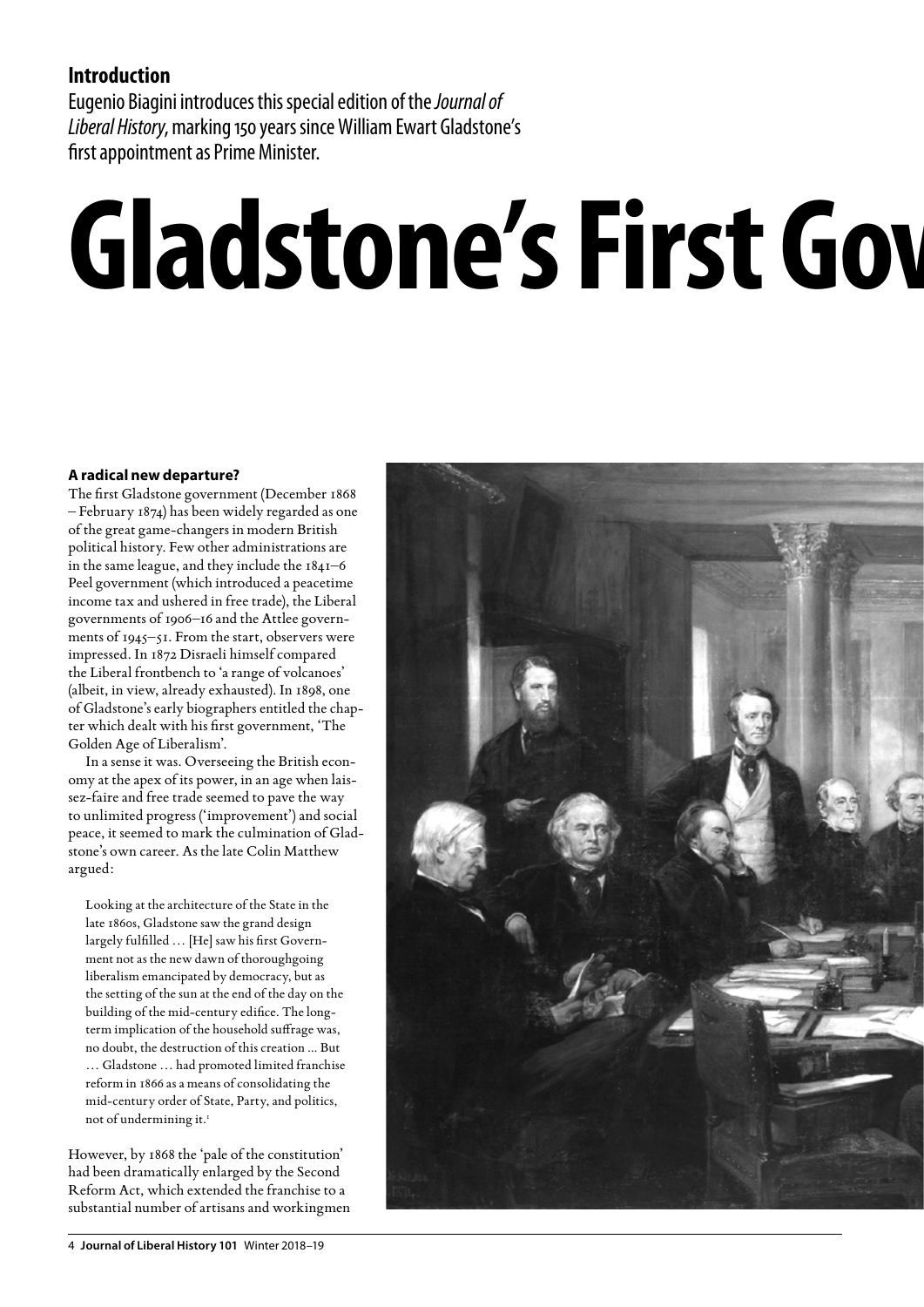# rernment, 1868 – 74



(albeit only those who were resident in boroughs). Whatever complacency Gladstone might have felt about his past achievements, he quickly came to see the need to 'update' the country's legal framework. He faced some of the challenges which were to become familiar to twentieth-century politicians who would be operating under a full democratic dispensation. Trade union legislation, the improvement of elementary education, further electoral reform (the secret ballot) were just some of the burning issues of the day. In foreign policy, in the 1850s Palmerston had indulged in aggressive rhetoric and posturing which Gladstone had repeatedly denounced as both unwarranted and counterproductive.<sup>2</sup> Once in power, Gladstone insisted on international arbitration as the means to avoid escalations of tension between major powers (this was first applied to the resolution of a conflict with the Americans in 1869-72, to settle compensation claims for the damages inflicted on US trade by the British-built Confederate raider, the *CSS Alabama*). In this way, he helped to establish a practice and a model which would inspire liberals around the world for generations to come.3

Moreover, with his drive to 'pacify Ireland', Gladstone alerted the country to the seriousness of ethnic conflict, which was to prove far more intractable than class struggle (as John Stuart Mill had predicted in 1868).4 While Gladstone's 1869 Irish strategy was still 'Unionist', already in the mid-1870s – having experimented with land reform, religious equality, and 'Coercion' (anti-terrorist legislation) – the Liberal leader was slowly moving towards the idea that Ireland needed devolution. Eventually he adopted this strategy in 1886, and, though he failed in his attempts to implement it, devolution set the agenda of UK constitutional reform until the end of the twentieth century. He understood that the challenge was how to reconcile parliamentary government with the rise of democracy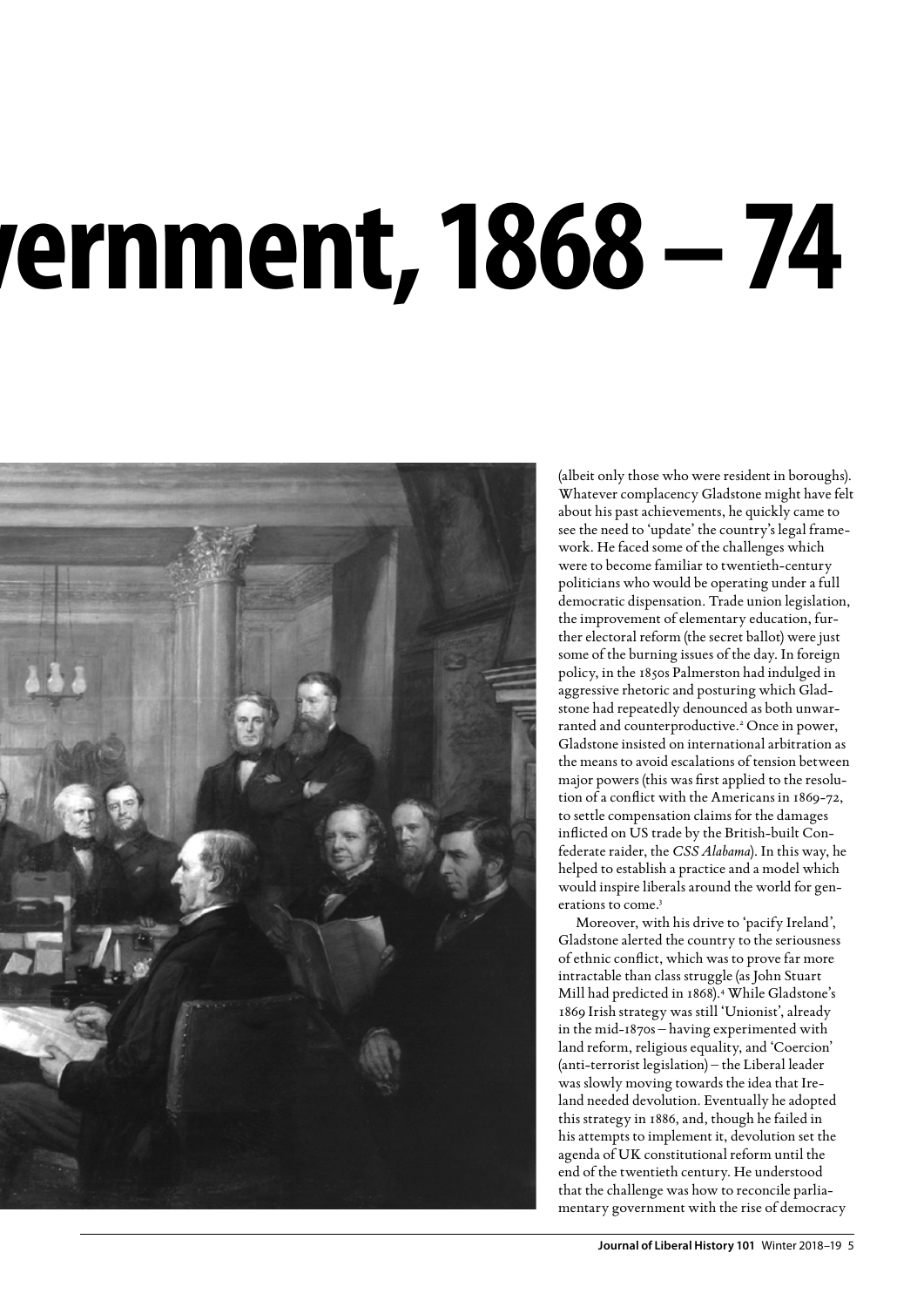### **Gladstone's first government, 1868–74**

Previous page: Gladstone's Cabinet of 1868, by Lowes Cato Dickinson © National Portrait Gallery, London

in a multi-national state, which was, simultaneously, the head of a much larger and more diverse global Empire and 'Anglo-World'. Ireland stood at the heart of this system, hence 'pacifying' it was a matter of critical importance. In the process, Gladstone initiated a tradition of high-powered statesmen – including H. H. Asquith, D. Lloyd George, A. J. Balfour, Winston Churchill, John Major and Tony Blair – who devoted some considerable proportion of their credibility, energy and time to answering 'the Irish Question'.

For all these reasons, I agree with Derek Beales that Gladstone's programme of 1868, far from being merely a continuation of mid-Victorian liberalism, 'by comparison with the pledges of Palmerston and others before him, and Disraeli after him, and with his own plans of 1859 … was vast and radical.'5 Over the next few years, such pledges resulted in a frantic process of drafting and passing new legislation. The government introduced 92 bills in 1869, 84 in 1870, 111 in 1871, 89 in 1872 and 104 in 1873. Despite the extraordinary pressure on parliamentary time, only a minority of these bills were abandoned (for example only nineteen in 1869, and twenty in 1873). Most of these were dropped because they were thought to be poorly drafted, though others were sidelined because they were serving 'sectional' interests (for example those of Scotland).<sup>6</sup> Many of the bills which were passed were complex and controversial, and took up an extraordinary number of nights as they went through second reading and the committee stage. Despite all the difficulties, the government pushed on relentlessly, resorting to unorthodox practices when necessary (most famously, Army Purchase was abolished by Royal Warrant, rather than Act of Parliament).7

While Gladstone remained constantly concerned about Ireland, his copious diaries disprove the often-repeated claim that he was a man of 'one idea at a time'.8 As Beales has written, 'he … [presided] over the cabinet with uncommon efficiency, unexpectedly good temper and surprising balance. He [was] to be found promoting legislation and making policy in areas, like law reform and the affairs of Fiji, far removed from his specialisms. He [showed] himself ready to compromise even on issues affecting his deepest convictions, like the Cowper-Temple clause of the Education Act of 1870. So enormous [was] his capacity that almost the entire river of the country's business [seemed] to flow through his mind and pen.'9 As the contributors to this issue make abundantly clear, the result of such prodigious efforts were not consistently and unequivocally successful. Yet, again, in a wide range of policy areas the 1868–74 government identified and addressed problems which would remain crucial for the next 150 years.

Posterity was duly impressed, with politicians of diverse orientation claiming aspects of his legacy. In the late twentieth and in the twenty-first

century, the centre-left admired his vision and resolve, 'ethical' foreign policy, openness to the labour movement and ability to appeal to a wide cross-section of the population.10 By contrast, free-market purists argued that he was a pioneer of the idea of a 'fiscal constitution'. This is the notion that effective limits to government expenditure (and thus reform programmes or foreign policy initiatives) can be enforced through the Treasury when the tax system limits rigidly the revenue, and makes it impossible to raise more taxes without renegotiating the terms in which the country is run.<sup>11</sup>

Allegedly, Gladstone's 1874 election manifesto, with its offer to repeal the income tax, encapsulated the spirit of such strategy.<sup>12</sup> However, this experiment was never enacted, because he lost the election and the incoming Conservative government (under Disraeli) was not prepared to deprive the government of the flexibility afforded by income tax (which allowed for the rapid increase of the revenue whenever central government expenditure demanded it, by simply adding to the rate of the taxation). In any case, in Victorian Britain a large proportion of public expenditure depended not on central government taxation, but on local rates, which town councils and school boards could increase to meet expense or raise funds for local needs. *Pace* the Virginia School, the Gladstonian 'fiscal constitution', such as it was, remained very vague and was primarily constrained by the electors' and ratepayers' willingness to pay – which was a *political process*, rather than a *constitution*.

### **Religion**

Religion was the single most important source of controversy in Victorian politics. In particular, reforming the established Irish Protestant church had always been difficult and divisive. Britain was a solidly Protestant country, with the Loyal Orange Order flourishing in parts of England and Scotland as much as it did in Ulster. In Ireland taken as a whole, over one quarter of the population was Protestant. Though they were militant wherever they represented a local majority, Irish Protestants were aware of their vulnerability, had a collective memory of sectarian persecution and were very suspicious of the intention of their Catholic neighbours. Anti-Catholic, anti-Irish feeling had traditionally been strong especially in the North West of England – where Irish immigration was heavier.<sup>13</sup>

As John Powell writes in his perceptive and revealing analysis of Gladstone's *A Chapter of Autobiography*, it was difficult to persuade a staunchly Protestant electorate that the disestablishment and disendowment of the Episcopal Church in Ireland were desirable measures, at a time when the Roman Catholic Church was militantly anti-Liberal, and Liberalism was closely associated with anti-clerical, anti-Catholic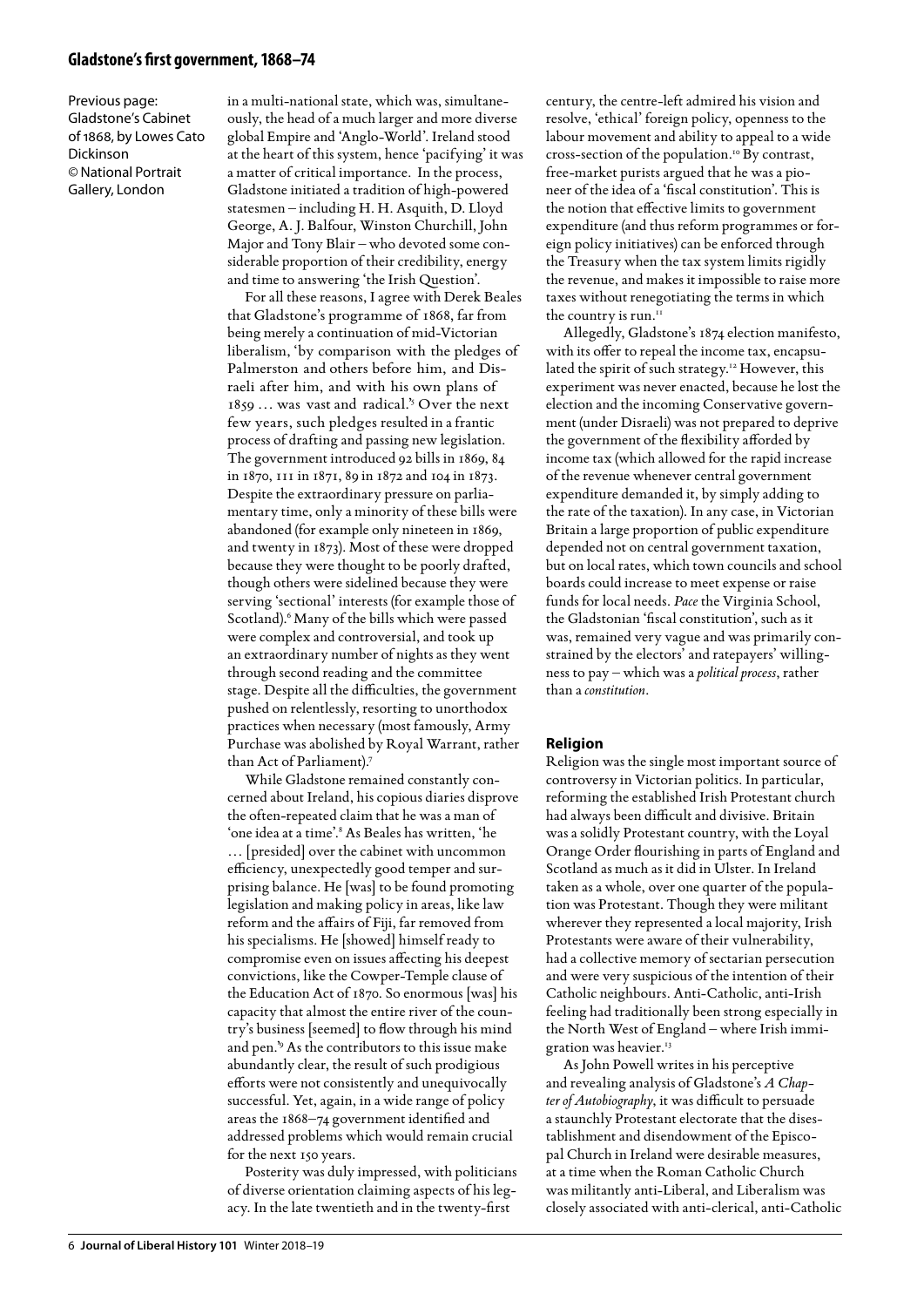politics both at home and abroad.14 It was even more difficult to reconcile such measures with Gladstone's own tortuous record on Church and State matters. While much of the British electorate was ready for a radical new departure in this area, as Tim Larsen has shown in his recent, outstanding study of John Stuart Mill,<sup>15</sup> Irish Church disestablishment was divisive and encouraged the voters who had hitherto supported the Liberals to consider instead Disraeli's reinvigorated, centrist Conservative Party, the self-styled defender of the 'English Constitution'. In 1868, despite the party's success across the United Kingdom, Gladstone himself lost his seat in South West Lancashire, where he came third, with two Tory candidates being returned. The Liberal party leader had to seek another seat (he moved to the London constituency of Greenwich).

Within such a difficult context, it is to his credit and that of his cabinet that they pressed ahead with their Irish reforms. And if some of the latter were inadequate to address the relevant problems, we should not forget that Gladstone operated under a parliamentary system in which the Tory party controlled the majority in the House of Lords, and the latter had effective veto powers.

From 1870 the government was progressively weakened by disagreements about the way further reform could be reconciled with different understandings of the moral and religious duties of the state and the relationship between the churches and the educational facilities funded at public expense. Most Whigs upheld the traditional Erastian view, according to which only parliamentary control of the Church could shelter the country from the clash of opposing enthusiasms. By contrast, Gladstone, the Nonconformists and the High Churchmen defended the cause of ecclesiastical autonomy against state interference. As Jon Parry put it in an important article in 1982:

[the] former group felt that the vital function of Liberalism was to spread enlightenment and progressive sentiment against the obstructiveness of clerical or dogmatic influence; Gladstone defined its most crucial task very differently. It was to allow all religions sufficient equality before the law, and sufficient independence from it, to enable them to undertake their spiritual responsibilities in mutual harmony, without restriction, and to the certain benefit of all peoples.<sup>16</sup>

In his contribution to the present issue of the *JLH*, Parry revisits a topic which he did so much to define over the past generation. His current reassessment of the Liberal statesman is more generous than his previous analysis. He now tends to see some of Gladstone's failures as due to a wide set of circumstances, more than to specific tactical or strategic mistakes. However, when dealing with Ireland and religious disputes in Britain, it

proved impossible for him to establish the government's 'disinterestedness' – i.e., that claim to impartiality and therefore to 'justice' and moral authority – which had been so important in the making of Liberal power in the 1850s. Furthermore, disagreement about how to face the altered situation in continental Europe (following the Franco-Prussian war) contributed to weakening his ability to assess and handle the situation.

And then there was Ireland, again, with its multi-layered problems. Kanter skilfully unpacks the 'original sins' of Gladstone's approach to Ireland. However, such flaws did not prevent him from securing a resounding success with the disestablishment of the Episcopal Church, which became the self-governing Church of Ireland, run by synods of lay and clerical representatives as well as by bishops and Archbishops. While this turn toward synod-based self-government anticipated changes which later transformed the governance of the Church of England too, partial disendowment came at the last possible time when Irish Protestant could have coped with its economic consequences. From the late 1870s, the drop in agricultural prices and the start of the Irish Land League agitations seriously undermined their economic position.

Land reform was at the time largely intractable. But the 1870 Act had the merit of making a start and laying down some broad principles – including the need to qualify the power of the landed gentry and move towards some system of land purchase. Could more have been achieved? This is a counterfactual that cannot be tested, but Kanter rightly shows how Gladstone's margin of manoeuvre was constrained by both domestic and international events, including the Pope's proclamation of infallibility, which provoked Protestant outrage and a new wave of anti-Catholic feeling in Britain. The only catastrophic and avoidable mistake was the University Bill, which nearly killed off the government in 1873. Though the bill might have secured the support of the Catholic bishops, even had it passed parliamentary scrutiny, it would have been difficult to implement.

Next to Irish-related issues, primary education was the greatest source of controversy, as Geoff Chorley explains in his article. In charge of drafting the bill and navigating it through parliament was W. E. Forster, the Lord President of the Council. He was an Anglican of Quaker background, who had served in Ireland with the Friends' ambulance during the Great Potato Famine. Ireland had been given a very effective, but deeply sectarian, school system as early as 1830. The model of school management which Forster adopted was instead borrowed from the United States, and in particular the Massachusetts school board system. In their English version, school boards were elected by both ratepayers of both sexes through a complex voting system, which benefited female candidates as well as local minorities. This, together with the triennial

**Religion was the single most important source of controversy in Victorian politics. In particular, reforming the established Irish Protestant church had always been difficult and divisive.**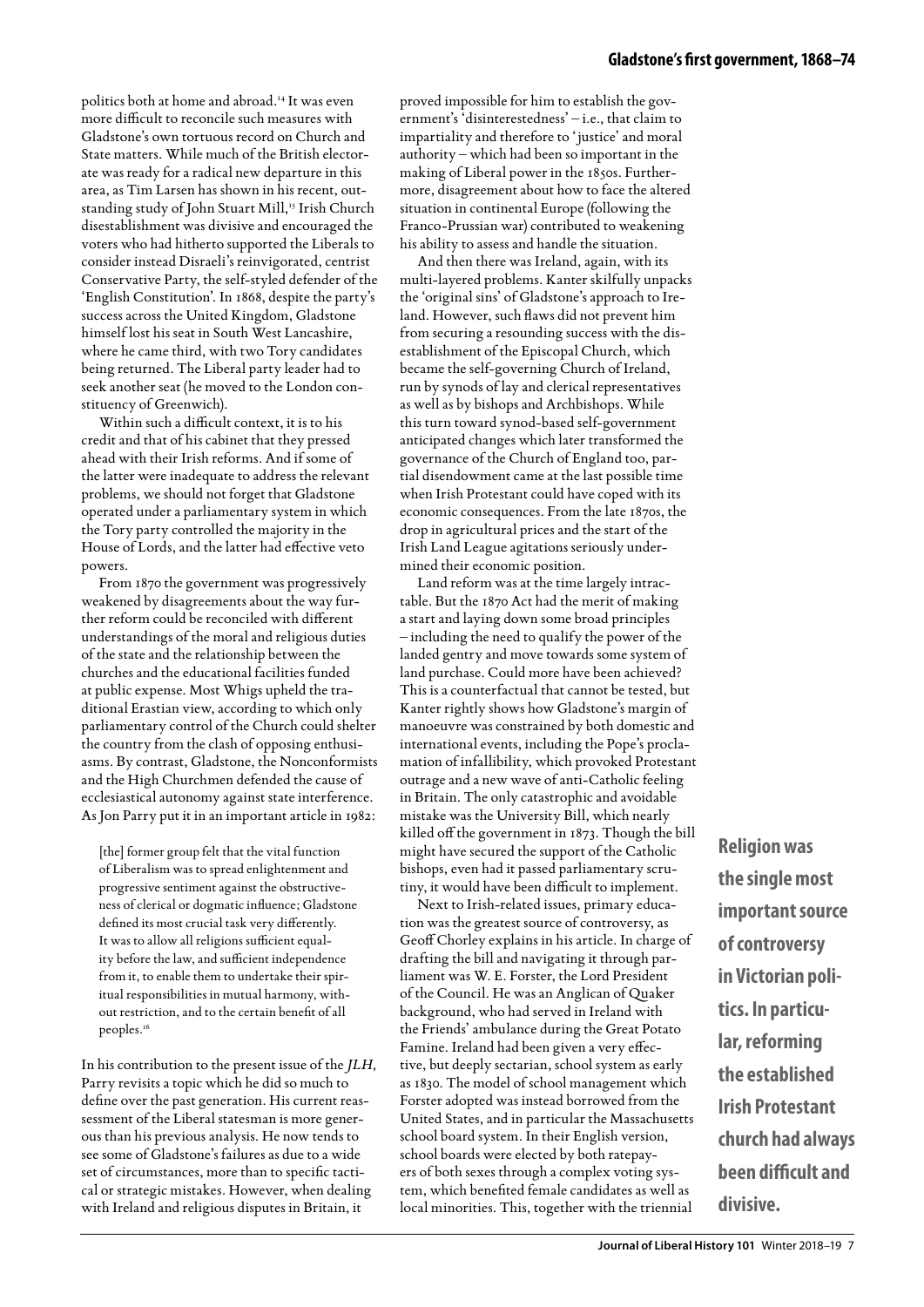### **Gladstone's first government, 1868–74**

elections, helped to defuse religious animosities in the long run.<sup>17</sup> However, the immediate aftermath of the act was characterised by internecine fights among Liberals in board elections, while W. E. Forster was viciously attacked by radical Nonconformists.<sup>18</sup>

Backbench rebellions, three-cornered contests in by-elections, the challenge of both tradeunion parliamentary candidates in England and the Home Rule Association in Ireland kept bleeding the majority. Such impatience among both the British left and the Irish was due to overconfidence, as Parry notes. By 1870 many reformers behaved as if they believed that the Tories were in terminal decline, and the UK was about to leap into a democratic 'brave new world', in which the real struggle would be between radicals and Whigs. The extraordinary bitterness generated by the Education Act in Nonconformist circles was a function of such overconfidence. Many believed that Gladstonian improvements were not the *maximum*, but the *minimum* to which true reformers should aspire under the forthcoming 'democratic' dispensation. After all, the almost millenarian vision of the Chartists – who had been a power in the country as late as 1848 – was still fresh in the radical memory. Contemporary observers – including Disraeli and Karl Marx – shared this essentially post-Chartist expectation that working-class voters were naturally oriented to the left. With so many of them being enfranchised, the 'forward march' of radicalism would break up the Liberal Party and dwarf the Tories. The case with the desertion of the Irish Liberals was different, but was nevertheless based on the assumption that the government should have done more for them. Gladstone had to find a way to hold the party together under such peculiar circumstances. A snap election on a 'safe' platform – driven by the Treasury, as in the good old days – was one option. Yet, as Mahel has written:

Until December [1873], Gladstone did not conceive of the budget proposals as an election cry. Rather, he thought of the financial programme as a mechanism, consistent with political principle, by which to obscure the issues that were dividing the liberals and to unite the party once more on a measure of overriding importance. He planned to rally the Liberals for the 1874 session around their fundamental policies of retrenchment and economy, after which he intended to appeal to the country on the basis of the party's accomplishment in finance, a field in which many of its past glories lay. Only as he encountered the resistance of Cardwell and Goschen did the idea of dissolution appear and slowly grow into a resolve.<sup>19</sup>

These two ministers were in charge, respectively, of the Army and the Admiralty, whose activism was now almost out of control. For Gladstone, the real challenge was not how to stop Conservatism,



whose resurgence he grossly underestimated, but how to contain the 'profligate' ambition of the military departments, emboldened by the need to rearm after the recent wars in Europe and excited by opportunities of further colonial expansion in Africa.

William Ewart Gladstone in 1874; portrait by Franz von Lenbach

### **Defeat**

Brooks' article on 1874 approaches this important election – when the Conservatives first established their ability to win a very large share of the popular vote under a (quasi) democratic electoral system – by focusing on two key factors: Disraeli's rebuttal of Gladstone's rather nebulous election manifesto, and the backlash against Liberal reforms in small and medium-sized boroughs. It is